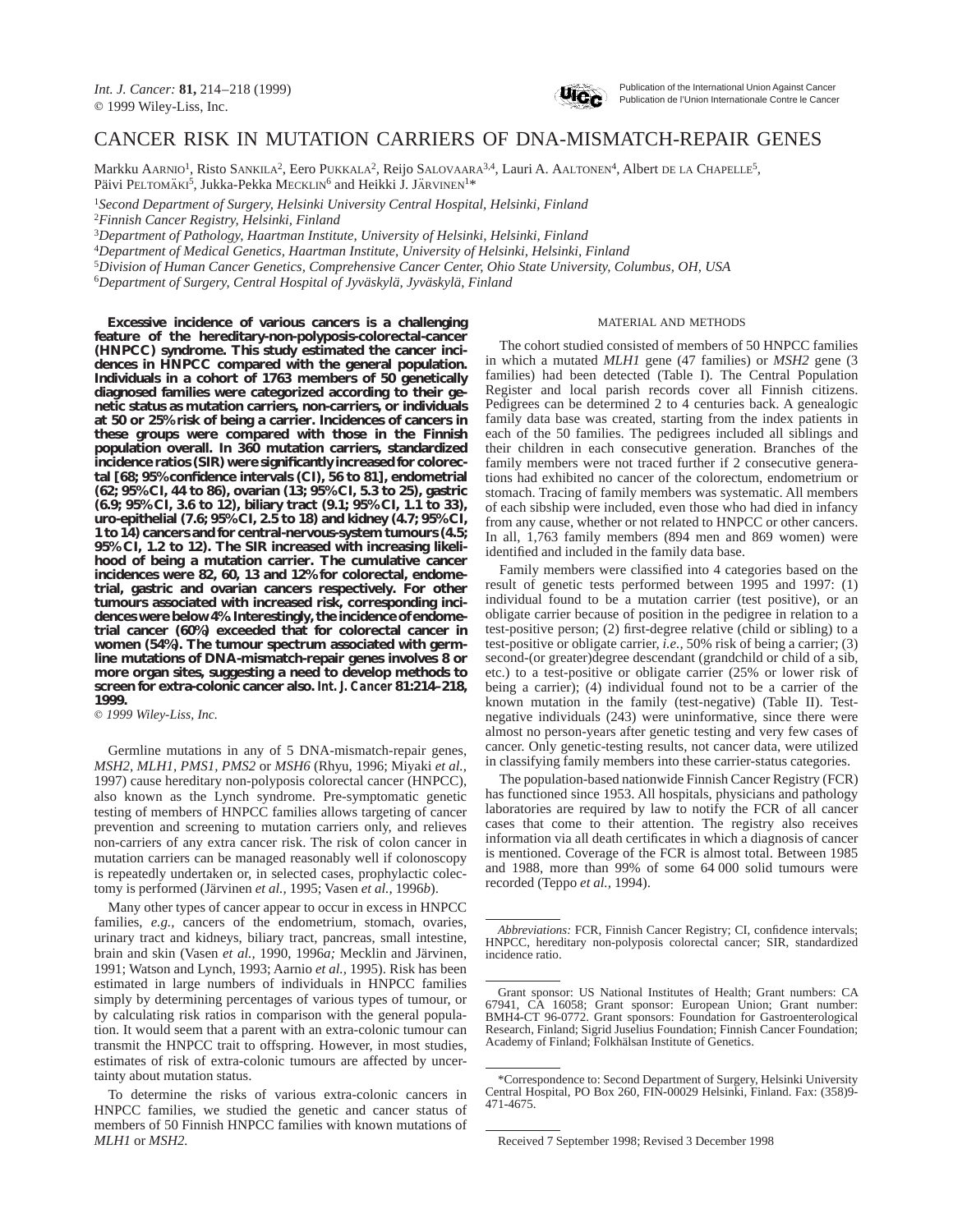**TABLE I** – GERMLINE MUTATIONS IN HNPCC FAMILIES

| Site of predisposing mutation $1$ | Number of families |
|-----------------------------------|--------------------|
| MLH1                              |                    |
| Exon $16$                         | 30                 |
| Exon 6                            |                    |
| Exon 17                           | 3                  |
| Exon 4                            | 3                  |
| Exon 12                           | 2                  |
| Exon 14                           |                    |
| Exons 3, 4, 5                     |                    |
| MSH <sub>2</sub>                  |                    |
| Exon 10                           | 2                  |
| Exon 12                           |                    |
| Total                             | 50                 |

<sup>1</sup>For exact descriptions of the mutations, see Nyström-Lahti *et al.*, 1995, 1996; Holmberg *et al.,* 1997.

**TABLE II** – NUMBERS OF SUBJECTS AND PERSON-YEARS OF FOLLOW-UP RISK BY CARRIER-STATUS CATEGORY1

| Carrier status    | Number of subjects | Person-years of follow-up |
|-------------------|--------------------|---------------------------|
| Test-positive     | 265                | 8,855                     |
| Obligate carriers | 95                 | 1.744                     |
| $50\%$ risk       | 625                | 15,143                    |
| $25\%$ risk       | 535                | 17.909                    |
| A11               | 1.520              | 43.651                    |

1243 persons were test-negative and excluded from analysis.

All family members were linked to the FCR by means of the unique personal identification numbers given to everybody living in Finland and alive on January 1, 1967. Family members who died before 1967 were manually linked to the Cancer Registry data files. Follow-up of index patients with colorectal cancer was started after the initial diagnosis of colorectal cancer (index cancer), or from January 1953, whichever came latest. Follow-up of parents of index patients was started from the dates of birth of the index patients or from January 1953, whichever came latest. Follow-up for cancer in children and siblings was started from January 1, 1953 or at birth, whichever came latest. Follow-up was terminated on death, emigration, or the closing date of the study, December 31, 1995. The number of follow-up person-years exceeded 43,000 (Table II).

All tumours that had clear clinical and histological documentation, and that had been reported to the FCR, were included in the study. For brain and ovarian tumours, the histological tumour type was specifically checked, and classified as recommended by the World Health Organization (1993, 1995). Seven brain-tumour specimens out of 13 were available for re-examination; in 4 cases classification was based on pathology data. In 10 ovariancarcinoma cases, pathology data was available for further review.

Standardized incidence ratios (SIR) were calculated by dividing observed numbers of cancers by expected ones. Selection of types of tumour for evaluation was based on previous reports of suspected associations with HNPCC. Some other common cancers were also studied. Expected numbers were calculated on the basis of person-years at risk, and gender-, age- and period-specific incidence rates of cancer for the population of Finland as a whole. Ninety-five percent confidence intervals (CI) were calculated assuming that numbers of observed cases followed a Poisson distribution. Differences in incidences of cancers were tested for statistical significance using the Chi-squared test.

Cumulative incidences of the various cancers were calculated for the Finnish population (1991 to 1995) as a whole, from Finnish Cancer Registry data, and compared with those in mutation carriers, defined here as the positive and obligate carrier groups combined (Elandt-Johnson and Johnson, 1980).

### **RESULTS**

In the total cohort of 1763 members of 50 HNPCC families, 381 subjects had had at least one malignant tumour diagnosed within the 43-year period covered by the study; 131 subjects had had colorectal cancer only, 195 subjects had had one or more extracolonic cancers, and 55 subjects had had both colorectal and extra-colonic cancers occurring synchronously or metachronously. The total number of separate tumours was 444 (including multiple and metachronous cancers).

The distributions of the various kinds of tumour and the corresponding SIR for genetic risk categories are shown in Table III. In the mutation carriers, significantly increased SIR were observed for 8 types of cancer: colorectal cancer (68; 95% CI, 56 to 81), endometrial cancer (62; 95% CI, 44 to 86), ovarian cancer (13; 95% CI, 5.3 to 25), biliary-tract cancer (9.1; 95% CI, 1.1 to 33), uro-epithelial cancer (7.6; 95% CI, 2.5 to 18), gastric cancer (6.9; 95% CI, 3.6 to 12), kidney cancer (renal-cell adenocarcinoma) (4.7; 95% CI, 1 to 14) and tumours of the central nervous system (4.5; 95% CI, 1.2 to 12). The SIR for colorectal cancer was higher in men (83) than in women (48). The male-to-female ratio was 1.7 (95% CI, 1.2 to 2.7). The incidence of endometrial cancer  $(SIR = 62)$  exceeded that for colorectal cancer  $(SIR = 48)$  in women. No differences in incidences between men and women were observed in relation to biliary-tract, uro-epithelial, gastric, kidney or central-nervous-system tumours. The SIR for colorectal cancer decreased with decreasing likelihood of being a gene carrier, but was nevertheless as high as 9.8 (95% CI, 6.5 to 14) in those at 25% risk of being a mutation carrier. In the case of endometrial cancer a similar marked tendency was seen. Weaker tendencies were observed in relation to several other cancer sites (Table III). There was no significant increase in the incidence of prostatic  $(2.9)$ ; 95% CI, 0.8 to 7.4), breast (1.4; CI, 0.4 to 3.7) or lung cancer (1.0; 95% CI, 0.2 to 2.8).

The histological types of colorectal, endometrial, biliary-tract, kidney or gastric tumours (all adenocarcinomas) and of uroepithelial tumours (transitional-cell carcinoma) did not vary greatly and were not studied by sub-type. Ovarian and central-nervoussystem tumours were of several histologic types (Tables IV, V). Cystadenocarcinoma and glioblastoma multiforme were the commonest sub-types in the former and latter groups of tumours respectively.

In mutation carriers, cumulative incidence rates at 70 years of age were very high for colorectal cancer and for endometrial cancer, at 82 and 60% respectively, as compared with only 1.6% and 1.3%, respectively, in the Finnish population as a whole (Table VI). The cumulative incidence of colorectal cancer was 100% in men and 54% in women. The corresponding cumulative incidence for gastric cancer was 13%, for ovarian cancer 12%. For uroepithelial, kidney and bile-duct cancer and for brain tumours cumulative incidences ranged from 2 to 4% by 70 years of age.

#### DISCUSSION

In the present study, incidences of cancers in 360 mutation carriers in the largest reported collection of genetically defined HNPCC families investigated so far were compared with incidences of cancers in Finland as a whole. At least 7 extra-colonic types of tumour were associated with HNPCC syndrome: cancers of the endometrium, ovary, stomach, biliary tract, uro-epithelium (transitional-cell carcinoma) and kidneys (renal-cell adenocarcinoma), as well as tumours of the central nervous system. For most of these types of tumour, associations have already been proposed by studies lacking knowledge of the exact genetic status of the subjects (Watson and Lynch, 1993; Vasen *et al.,* 1996*a*). On the other hand, our mutation-carrier group did not include cases of small-bowel cancer, also considered to belong in the tumour spectrum of HNPCC on the basis of results of an earlier study (Vasen *et al.,* 1996*b*). An interesting finding in the present investigation was that the cumulative incidence of endometrial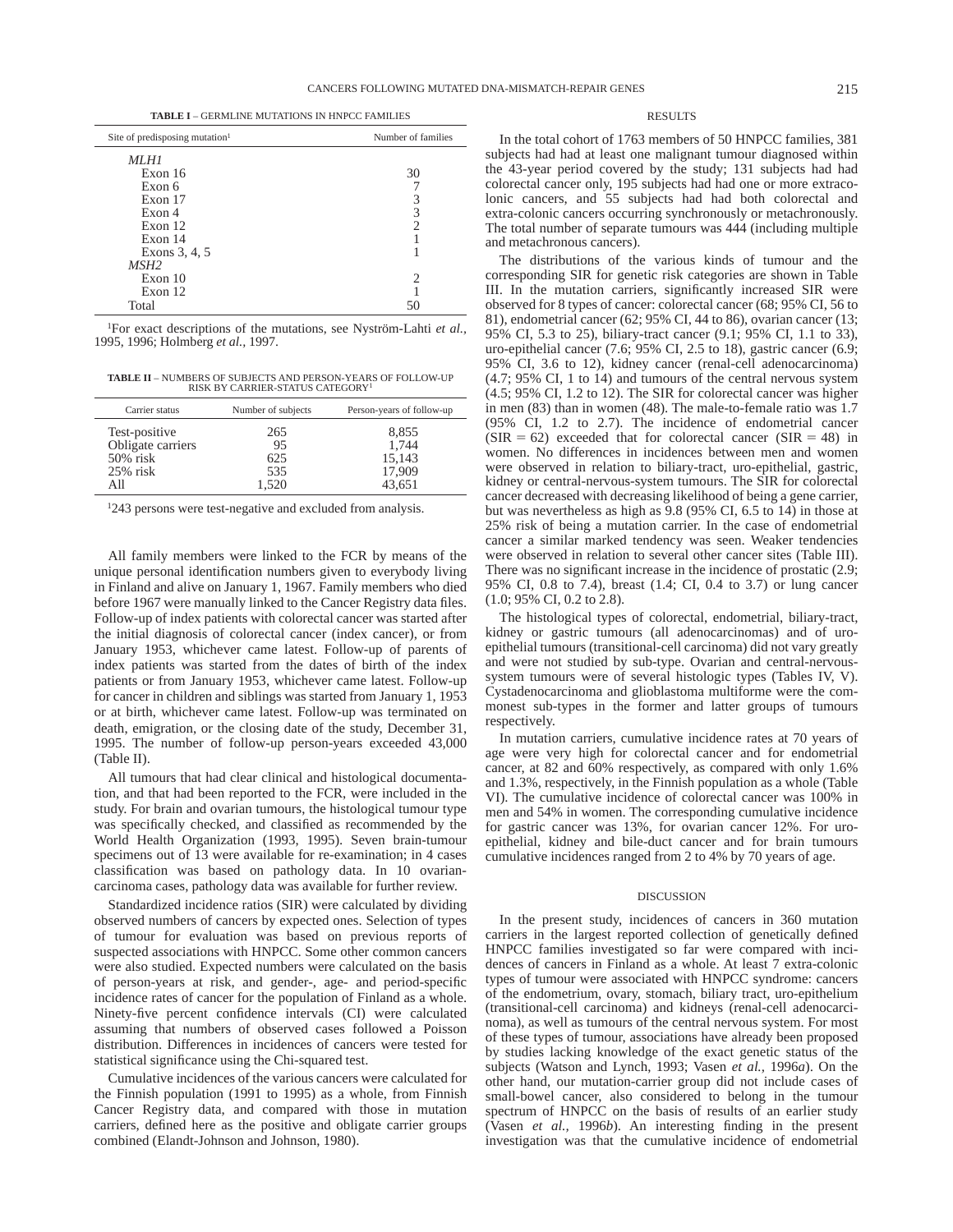|                            | Risk of being carrier     |            |                            |                          |            |                                                                |             |            |               |
|----------------------------|---------------------------|------------|----------------------------|--------------------------|------------|----------------------------------------------------------------|-------------|------------|---------------|
| Site of tumour             | $25%$ risk<br>$(n = 535)$ |            | $50\%$ risk<br>$(n = 625)$ |                          |            | Obligate mutation carriers and<br>test positive ( $n = 3601$ ) |             |            |               |
|                            | $\mathbf n$               | <b>SIR</b> | 95% CI                     | $\mathbf n$              | <b>SIR</b> | 95% CI                                                         | $\mathbf n$ | <b>SIR</b> | 95% CI        |
| Colon and rectum           | 28                        | 9.8        | $6.5 - 14***$              | 54                       | 19         | $13 - 25***$                                                   | 109         | 68         | $56 - 81***$  |
| Endometrium                | 10                        | 8.5        | $4.1 - 15***$              | 15                       | 13         | $7.5 - 22***$                                                  | 36          | 62         | 44-86***      |
| Ovary                      | 2                         | 1.7        | $0.2 - 6.0$                | 3                        | 2.9        | $0.6 - 8.3$                                                    | 8           | 13         | $5.3 - 25***$ |
| Biliary tract, gallbladder | 3                         | 7.0        | $1.4 - 20*$                | 2                        | 4.5        | $0.6 - 16$                                                     | 2           | 9.1        | $1.1 - 33*$   |
| Bladder, ureter, urethra   | 3                         | 2.9        | $0.6 - 8.5$                | $\overline{\phantom{0}}$ | 0.0        | $0.0 - 3.7$                                                    | 5           | 7.6        | $2.5 - 18**$  |
| Stomach                    |                           | 2.5        | $1.0 - 5.2*$               | 12                       | 3.6        | $1.8 - 6.2**$                                                  | 12          | 6.9        | $3.6 - 12***$ |
| Kidney                     | $\overline{\phantom{0}}$  | 0.0        | $0.0 - 3.4$                | 4                        | 4.0        | $1.1 - 10*$                                                    | 3           | 4.7        | $1.0 - 14*$   |
| Nervous system             | 4                         | 2.6        | $0.7 - 6.8$                | 6                        | 4.7        | $1.7 - 10*$                                                    | 4           | 4.5        | $1.2 - 12*$   |
| Pancreas                   |                           | 0.8        | $0.0 - 4.7$                | $\overline{\phantom{0}}$ | 0.0        | $0.0 - 3.0$                                                    | 3           | 4.5        | $0.9 - 13$    |
| Prostate                   | 3                         | 1.6        | $0.3 - 4.7$                | 2                        | 1.1        | $0.1 - 3.9$                                                    | 4           | 2.9        | $0.8 - 7.4$   |
| Non-Hodgkin                |                           | 1.3        | $0.0 - 7.2$                | 1                        | 1.5        | $0.0 - 8.4$                                                    |             | 2.2        | $0.1 - 12$    |
| Melanoma (skin)            |                           | 0.0        | $0.0 - 4.0$                |                          | 1.4        | $0.0 - 8.0$                                                    |             | 1.8        | $0.1 - 9.9$   |
| <b>Breast</b>              | 4                         | 0.8        | $0.2 - 2.0$                | 5                        | 1.2        | $0.4 - 2.8$                                                    | 4           | 1.4        | $0.4 - 3.7$   |
| Lung                       | 8                         | 1.7        | $0.7 - 3.3$                | 5                        | 1.0        | $0.3 - 2.4$                                                    | 3           | 1.0        | $0.2 - 2.8$   |
| Leukaemia                  | 2                         | 1.9        | $0.2 - 6.7$                | $\overline{\phantom{0}}$ | 0.0        | $0.0 - 3.4$                                                    | -           | 0.0        | $0.0 - 5.9$   |
| Small intestine            |                           | 6.9        | $0.2 - 39$                 | $\overline{\phantom{0}}$ | 0.0        | $0.0 - 28$                                                     | -           | 0.0        | $0.0 - 131$   |
| Thyroid gland              |                           | 0.0        | $0.0 - 6.0$                | $\overline{\phantom{0}}$ | 0.0        | $0.0 - 8.1$                                                    |             | 0.0        | $0.0 - 46$    |

**TABLE III** – NUMBER (n) AND STANDARDIZED INCIDENCE RATIO (SIR) WITH 95% CONFIDENCE INTERVALS (CI) OF CANCERS AT SELECTED SITES AMONG 1520 HNPCC FAMILY MEMBERS BY CARRIER-RISK CATEGORY

<sup>1</sup>177 men, 183 women.–\* $p < 0.05$ ; \*\* $p < 0.01$ ; \*\*\* $p < 0.001$ .

**TABLE IV** – HISTOLOGY AND AGE AT DIAGNOSIS IN 13 PATIENTS WITH OVARIAN TUMOURS

| Family number/mutation | Genetic status            | Age at<br>diagnosis | Type of ovarian tumour              |
|------------------------|---------------------------|---------------------|-------------------------------------|
| $1/MLHI$ exon 16       | Mutation carrier          | 49                  | Mucinous cystadenocarcinoma         |
| $1/MLHI$ exon 16       | Mutation carrier          | 27                  | Serous cystadenocarcinoma           |
| $1/MLHI$ exon 16       | $50\%$ risk               | 53                  | Carcinoma                           |
| $2/MLHI$ exon 16       | Mutation carrier          | 40                  | Clear-cell adenocarcinoma           |
| $4/MLHI$ exons 3, 4, 5 | $50\%$ risk               | 46                  | Cystadenocarcinoma                  |
| $11/MLHI$ exon 16      | <b>Mutation carrier</b>   | 56                  | Clear-cell adenocarcinoma           |
| $30/MLHI$ exon 16      | Obligate mutation carrier | 50                  | Mucinous cystadenocarcinoma         |
| $39/MLHI$ exon 12      | Mutation carrier          | 46                  | Serous papillary cystadenocarcinoma |
| $39/MLHI$ exon 12      | Mutation carrier          | 47                  | Serous papillary cystadenocarcinoma |
| $58/MLHI$ exon 16      | $25%$ risk                | 76                  | Carcinoma                           |
| $69/MLHI$ exon 16      | $50\%$ risk               | 76                  | Carcinoma                           |
| $90/MLHI$ exon 6       | Obligate mutation carrier | 47                  | Serous papillary cystadenocarcinoma |
| $93/MSH2$ exon 10      | $25%$ risk                | 26                  | Endometrioid adenocarcinoma         |

**TABLE V** – HISTOLOGY, AGE AT DIAGNOSIS AND GENDER OF PATIENTS WITH A NERVOUS-SYSTEM TUMOUR

| Family number/mutation | Genetic status            | Age at<br>diagnosis/gender | Histology of nervous-system tumour                        |
|------------------------|---------------------------|----------------------------|-----------------------------------------------------------|
| $1/MLHI$ exon 16       | Mutation carrier          | 49/M                       | Glioblastoma multiforme grade 4                           |
| $11/MLHI$ exon 16      | $50\%$ risk               | 49/F                       | Glioblastoma multiforme grade 4                           |
| $11/MLHI$ exon 16      | $50\%$ risk               | 53/M                       | Anaplastic astrocytoma grade 3                            |
| $11/MLHI$ exon 16      | $50\%$ risk               | 64/M                       | Undefined brain tumour                                    |
| $13/MLHI$ exon 6       | $25%$ risk                | 59/F                       | Meningioma grade 1                                        |
| $24/MLHI$ exon 16      | Mutation carrier          | 57/F                       | Acoustic neurinoma                                        |
| $39/MLHI$ exon 12      | $25%$ risk                | 1/M                        | Neuroblastoma (mediastinum)                               |
| $50/MLHI$ exon 16      | Obligate mutation carrier | 65/M                       | Anaplastic astrocytoma grade 3                            |
| $50/MLHI$ exon 16      | $50\%$ risk               | 41/F                       | Glioblastoma multiforme grade 4                           |
| $59/MLHI$ exon 16      | <b>Mutation carrier</b>   | 42/M                       | Anaplastic astrocytoma grade 3                            |
| $78/MLHI$ exon 16      | $50\%$ risk               | 51/F                       | Glioblastoma multiforme grade 4                           |
| $83/MLHI$ exon 17      | $25\%$ risk               | 40/M                       | Meningioma fibroblastic grade 1                           |
| $83/MLHI$ exon 17      | $50\%$ risk               | 60/F                       | Meningioma meningo-epithelial and<br>fibroblastic grade 1 |
| $90/MLHI$ exon 6       | 25% risk                  | 54/M                       | Undefined brain tumour                                    |

cancer was greater than that of colorectal cancer in women. No excess risk was detected in relation to cancers of the breast, prostate or lung. An association of those cancers with HNPCC has hitherto been debated (Itoh *et al.,* 1990; Lynch *et al.,* 1993).

For the most part, the SIR values increased constantly with increasing likelihood of being a mutation carrier, providing ample support of the conclusions. For several tumours the number of

cases was low, resulting in wide confidence intervals. Moreover, despite the fact that DNA-mismatch repair requires interaction of the different gene products so that predisposition ensues if any mutation switches the function off (Rhyu, 1996), there may be variation in the tumour spectrum depending on the specific gene and mutation involved. Thus, since the present family material included predominantly mutations of the *hMLH1* gene and many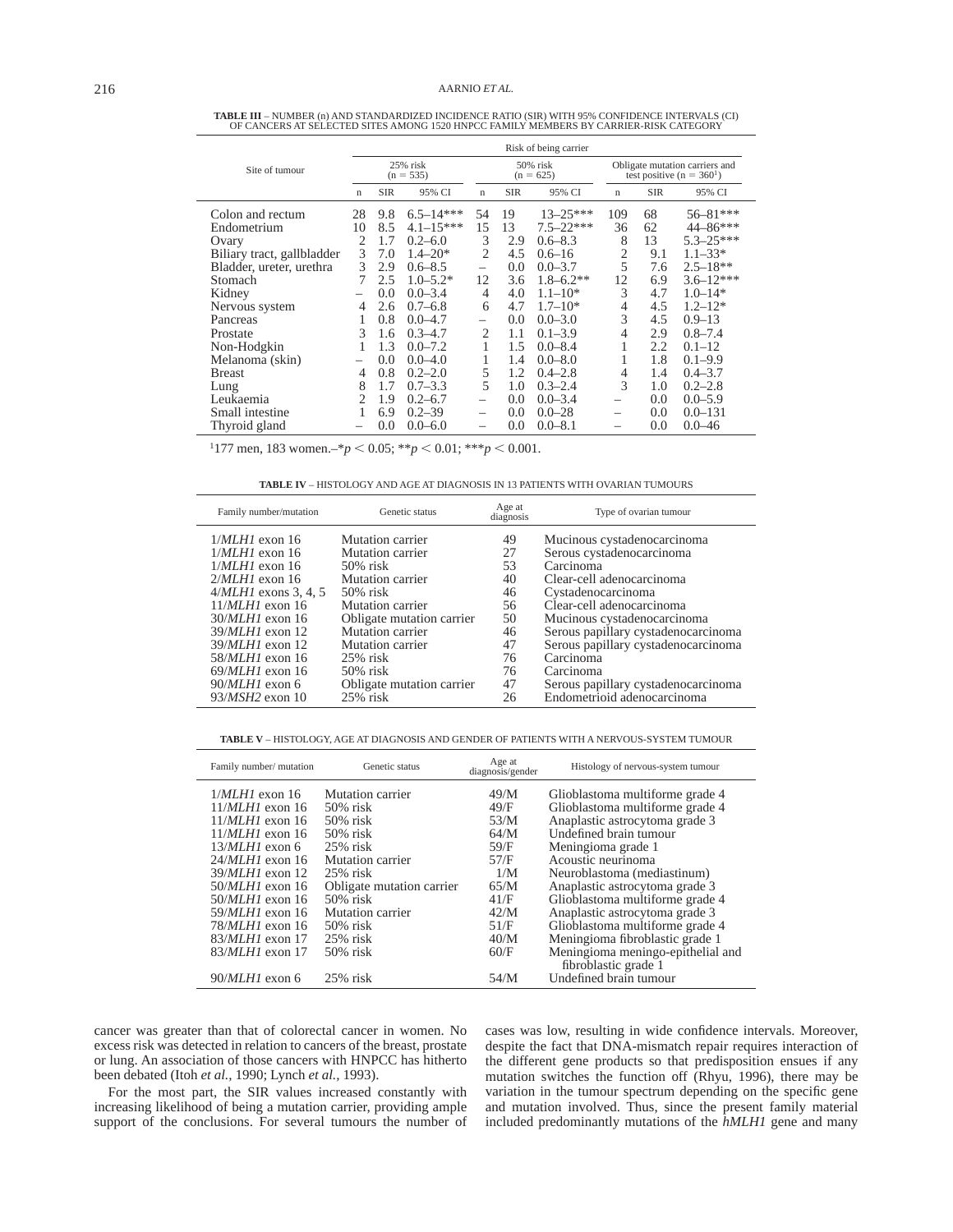**TABLE VI** – CUMULATIVE INCIDENCE RATES (%) UP TO 70 YEARS OF AGE FOR CANCERS IN THE FINNISH POPULATION, 1991 TO 1995, AND IN 360 MUTATION CARRIERS OF HNPCC, 1953 TO 1995, BY SITE

| Site of tumour              | Finnish population (%) | HNPCC families (%) |
|-----------------------------|------------------------|--------------------|
| Colon and rectum            | 1.6                    | 82                 |
| Endometrium                 | 1.3 <sup>1</sup>       | 60 <sup>1</sup>    |
| Stomach                     | 0.8                    | 13                 |
| Ovary                       | 1.3 <sup>1</sup>       | 12 <sup>1</sup>    |
| Bladder, ureter and urethra | 0.7                    | 4.0                |
| <b>Brain</b>                | 0.9                    | 3.7                |
| Kidney                      | 0.8                    | 3.3                |
| Biliary tract, gallbladder  | 02                     | 20                 |

1Women only.

families shared a single mutation type, other family series may have different tumour spectra.

Most of the cancers associated with HNPCC exhibit uniform histologies, with particular features pointing to the underlying etiology in individual cases (Mecklin *et al.,* 1986; Jass *et al.,* 1994; Aarnio *et al.,* 1997). In ovarian and brain tumours, however, several histological tumour types were seen. The ovarian cancers were all adenocarcinomas (Watson and Lynch, 1993), but included 4 different sub-types; the most common being serous and mucinous cystadenocarcinomas. Central-nervous-system tumours included 12 brain tumours of different grades of malignancy and 2 other tumours of neural origin (neuroblastoma, acoustic neurinoma). Hamilton *et al.* (1995), following a study of 14 families with Turcot's syndrome, suggested a specific association between glioblastoma multiforme and HNPCC, with cerebellar medulloblastoma as a feature of familial adenomatous polyposis. In accordance with our findings, Vasen *et al.* (1996*a*) observed variable brain tumours in 14 patients from 50 Dutch HNPCC families. The occurrence of 4 glioblastomas in our mutation carrier and 50% risk groups supports the existence of a specific predisposition for glioblastoma, though some brain tumours were of other histological types.

Increased risk of many extra-colonic cancers does not necessarily mean that prophylactic screening is desirable, let alone efficacious or cost-effective. Some reasonable requirements for screening are: (*i*) the tumour in question should be fairly common; (*ii*) outcome should be serious if the tumour is advanced, but the tumour should be readily treatable if detected early; (*iii*) accurate and easy methods for detection of early tumours or pre-malignant lesions should exist (Lambert, 1983). Several of these requirements are non-existent in relation to the extra-colonic cancers associated with HNPCC. Screening for endometrial cancer would appear to be justified simply because of its high cumulative incidence: 60% by 70 years of age in this study and from 30 to 60% in other studies (Watson *et al.,* 1994; Vasen *et al.,* 1996*b*). Endometrial suction biopsy at regular intervals starting from 35 years of age (Aarnio *et al.,* 1995) might be sufficient, with the possible addition of transvaginal ultrasound (Watson *et al.*, 1994). Experience of screening for endometrial cancer is limited. Prospective studies are

needed to allow its value to be assessed. However, the potential importance of such screening is further highlighted by our observation that the cumulative incidence of endometrial cancer (60%) exceeded that of colorectal cancer (54%) in the 184 women concerned. Earlier findings by Dunlop *et al.* (1997) in 35 women were similar. Since the cumulative incidence of colorectal cancer was only 54% in women, prophylactic colectomy might be less advisable in women than in men, in whom the cumulative incidence was up to 100% in our study, 90% in the study by Vasen *et al.* (1996*b*).

Gastric and ovarian cancers were the next commonest cancers, with cumulative incidences of 13% and 12% by 70 years of age in mutation carriers. Early detection or prevention of such tumours using ultrasound and endoscopy may be possible, but costeffectiveness is likely to remain low. The lack of specificity of ultrasound would probably lead to many false-positive findings, often related to benign ovarian cysts. Gastroscopy with biopsy would probably allow more accurate diagnosis of gastric cancer. However, in pernicious anaemia with a 5-fold relative gastriccancer risk, nearly as high as in the present study in relation to HNPCC mutation carriers (6.9), screening has not been considered useful (Kokkola *et al.,* 1998). It remains doubtful whether screening for ovarian and gastric cancer should be recommended for DNA-mismatch-repair-gene-mutation carriers. For cancers of the small bowel, brain, biliary tract, even of kidney and uro-epithelial cancers, incidence is clearly too low (2–4%) and methods available for screening are too inefficient for routine examinations to be recommended.

The wide variety of types of tumour associated with HNPCC syndrome has implications for the counseling of family members considering genetic testing. Further studies are needed to evaluate whether detailed, potentially anxiety-provoking information should be given about the types of tumour associated with mutation-carrier status and for which no good means of prevention or early detection exist. There may also be a risk of encouraging the fallacy that all cancers can be prevented and treated. Appropriate solutions probably differ among families and situations, and need to be decided on a case-by-case basis by the clinician and the subject. For clinicians managing HNPCC patients, knowledge of the less common types of associated tumours could be important if a patient exhibited unusual symptoms. The most important outcome of genetic testing, however, may be the relief in the case of a negative test result. Optimization of management and screening strategies for test-positive subjects requires more prospective studies, with special emphasis on extra-colonic cancers.

#### ACKNOWLEDGEMENTS

We are grateful to Mrs. T. Lehtinen and Mrs. K. Pylvänäinen for assistance with data collection and other features of the study. We thank Dr. A. Paetau, of the Department of Pathology, University of Helsinki, for guidance in relation to histology.

## **REFERENCES**

AARNIO, M., MECKLIN, J-P., AALTONEN, L.A., NYSTRÖM-LAHTI, M. and JÄRVINEN, H.J., Life-time risk of different cancers in hereditary-nonpolyposis-colorectal-cancer (HNPCC) syndrome. *Int. J. Cancer,* **64,** 430– 433 (1995).

AARNIO, M., SALOVAARA, R., AALTONEN, L.A., MECKLIN, J.-P. and JA ¨RVINEN, H.J., Features of gastric cancer in hereditary-non-polyposiscolorectal-cancer syndrome. *Int. J. Cancer,* **74,** 551–555 (1997).

DUNLOP, M.G., FARRINGTON, S.M., CAROTHERS, A.D., WYLLIE, A.H., SHARP, L., BURN, J., LIU, B., KINZLER, K.W. and VOGELSTEIN, B., Cancer risk associated with germline DNA-mismatch-repair-gene mutation. *Hum. mol. Genet.,* **6,** 105–110 (1997).

ELANDT-JOHNSON, R.C. and JOHNSON, N.L., *Survival models and data analysis,* p. 277, Wiley, New York (1980).

HAMILTON, S.R. and 19 OTHERS, The molecular basis of Turcot's syndrome. *New Engl. J. Med.,* **332,** 839–847 (1995).

HOLMBERG, M., KRISTO, P., CHADWICKS, R.B., MECKLIN, J.-P., JÄRVINEN, H.J., DE LA CHAPELLE, A., NYSTRÖM-LAHTI, M. and PELTOMÄKI, P., Mutation sharing, predominant involvement of the *MLH1* gene and description of four novel mutations in hereditary non-polyposis colorectal cancer. *Hum. Mutat., Mutation Note,* **144,** On-Line (1997).

ITOH, H., HOULSTON, R.S., HAROCOPS, C. and SLACK, J., Risk of cancer death in first-degree relatives of patients with hereditary-non-polyposiscancer syndrome (Lynch type II): a study of 130 kindreds in the United Kingdom. *Brit. J. Surg.,* **77,** 1367–1370 (1990).

JÄRVINEN, H.J., MECKLIN, J.-P. and SISTONEN, P., Screening reduces